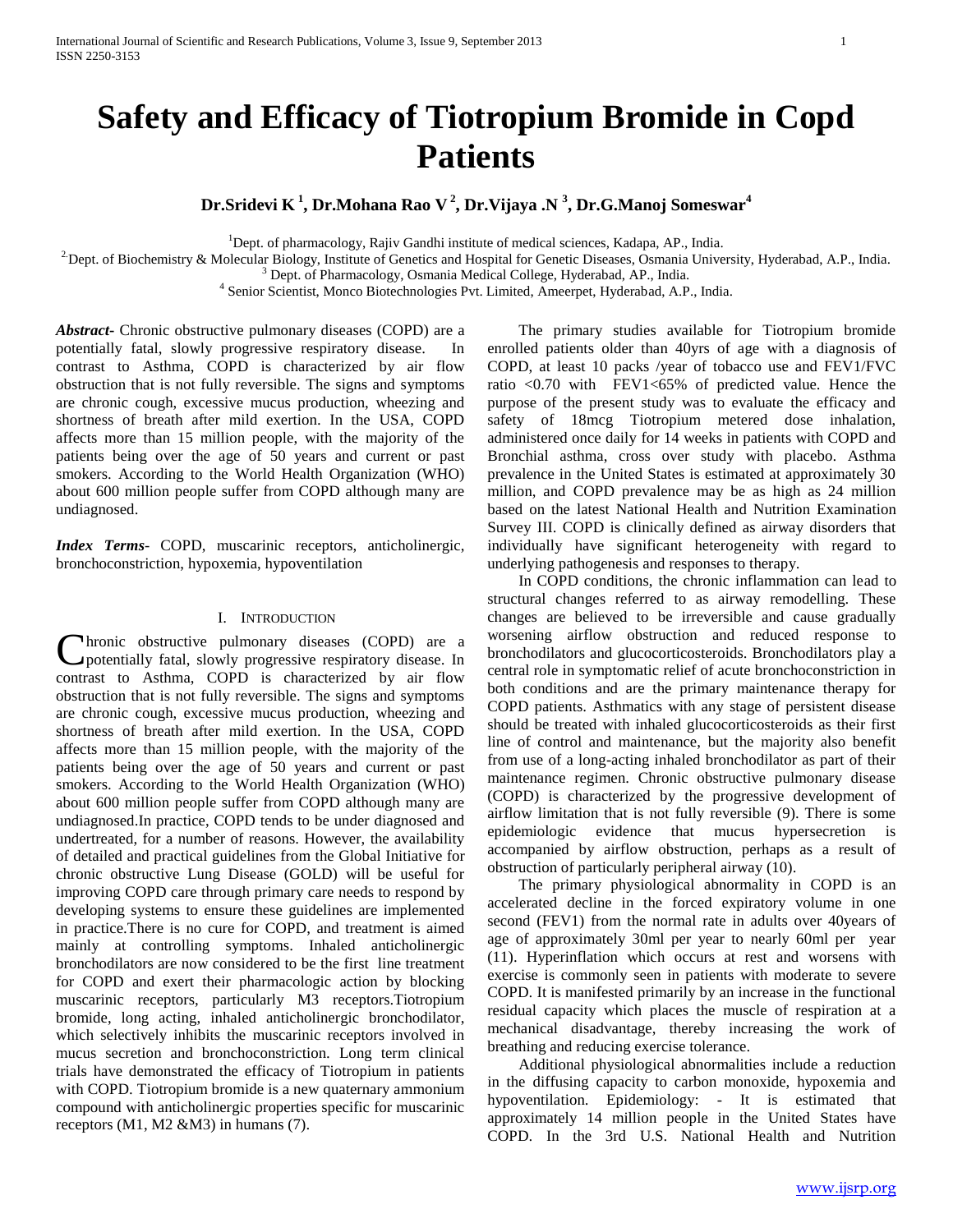examination survey, airflow obstruction was found in approximately 14% of white male smokers as compared with approximately 3% of white male non smokers; The figures for white female smokers and for black smokers were slightly lower than those for white male smokers (12). The World Health Organization predicts that by 2020 COPD will rise from its current ranking as 12th most prevalent disease worldwide to the 5th and from the 6th most common cause of death to the 3rd (13).

#### II. PATHOGENESIS OF COPD

 The recognition of chronic airway inflammation has a critical role in producing the symptoms of asthma. It is now apparent that there is a chronic inflammatory process in COPD, but it differs markedly from that seen in asthma, with different inflammatory cells mediators, inflammatory effects and responses to treatment.(17) The basic pathophysiologic process in COPD consists of ( fig-1) :-

 1. Increased mucus production and reduced mucociliary clearance leading to cough and sputum production.

 2. Increased smooth muscle contraction and leading to expiratory airflow limitation and classical symptoms of dyspnea.

 3. Loss of elastic recoil leading to gas exchange abnormalities producing hypercapnia.

 Bronchial biopsy results are similar to the histopathological findings:-

 1. Patients with severe COPD have infiltration of macrophages and CD  $8 + T$  cells and an increased number of neutrophils (20) .

 2. There is a marked increase in macrophage and neutrophil in bronchoalveolar- lavage fluid and induced sputum (21) .

 3. In patients with asthma, eosinophils are not prominent except during exacerbations or in patients with concomitant COPD (22)

**Classification of COPD based on spirometry by ATS/ERS guidelines**

| —                |                                              |                     |
|------------------|----------------------------------------------|---------------------|
| Severity         | Post bronchodilator<br>FEV <sub>1</sub> /FVC | $FEV1$ % Predicted. |
| At risk          | > 0.7                                        | $>$ / = 80.         |
| Mild COPD        |                                              | $>$ /= 80.          |
| Moderate COPD    |                                              | 50-80               |
| Severe COPD      |                                              | $30-50$             |
| Very Severe COPD |                                              | < 30                |

#### III. CLINICAL FEATURES

 Symptoms of COPD are progressive, beginning with mild dyspnea and occasional cough, followed by chronic productive cough with clear colourless sputum. COPD causes the walls of the small airways to thicken and the alveoli to lose their elasticity.

 Many older individuals experience dyspnea on exertion because of deconditioning and obesity. Cough and sputum production is so common in smokers that it may be considered normal. The clinically silent nature of early COPD and the indolent course of the disease allows patients to accommodate their growing disability with life style changes. In the past, COPD has been defined in terms of in reversible airway obstruction that is progressive over time, but more recently the fact that patterns of COPD overlap with those of Asthma has been recognized. In 1995, the American Thoracic Society stated "It may be impossible to differ differentiate patients with Asthma whose airflow obstruction does not completely from patients with chronic bronchitis and emphysema with partially reversible air flow obstruction and bronchial hypersensitivity (25).

 The use of phenotypic characteristics (e.g. symptoms, allergy and bronchial hyperresponsiveness) may be useful to differentiate disease characteristics as well as help in understanding the similarities in the development and progression of both obstructive airway diseases. As Asthma and COPD share many common origins i.e. epidemiological characteristics and clinical manifestations, conclusions were based on a comparison of signs, laboratory findings, treatment responses and natural history.

#### **Characteristics of Asthma and COPD**

| COPD                              |  |
|-----------------------------------|--|
| Progressive airflow obstruction.  |  |
| smaller corticosteroid response   |  |
| Cellular infiltration including   |  |
| neutrophils, macrophages,         |  |
| Cytokine, chemokines and protease |  |
| responses.                        |  |

#### IV. DIFFERENTIAL DIAGNOSIS

In adults, the differential diagnosis of COPD includes –

 1. **Asthma:** - The clinical features of COPD mostly mimic that of asthma. But the predominant clinical feature in asthma is episodic dyspnea and cough.

 The typical physiological feature is variable airflow obstruction, and airway hyper reactivity is typical. The classic pathologic feature in asthma is airway inflammation, subepithelial basement membrane fibrosis, which is the diagnostic.

 2**. Emphysema:** - The clinical and physiological features mimic that of the COPD but in emphysema the classic pathological feature is permanent abnormal enlargement of air spaces and destruction of alveolar wall.

 3. **Chronic bronchitis:** - In this disease, the signs and symptoms are very much similar to that of the COPD but it can be differentiated it from COPD but based on the pathologic picture i.e. presence of mucus gland enlargement and airway smooth muscle hypertrophy.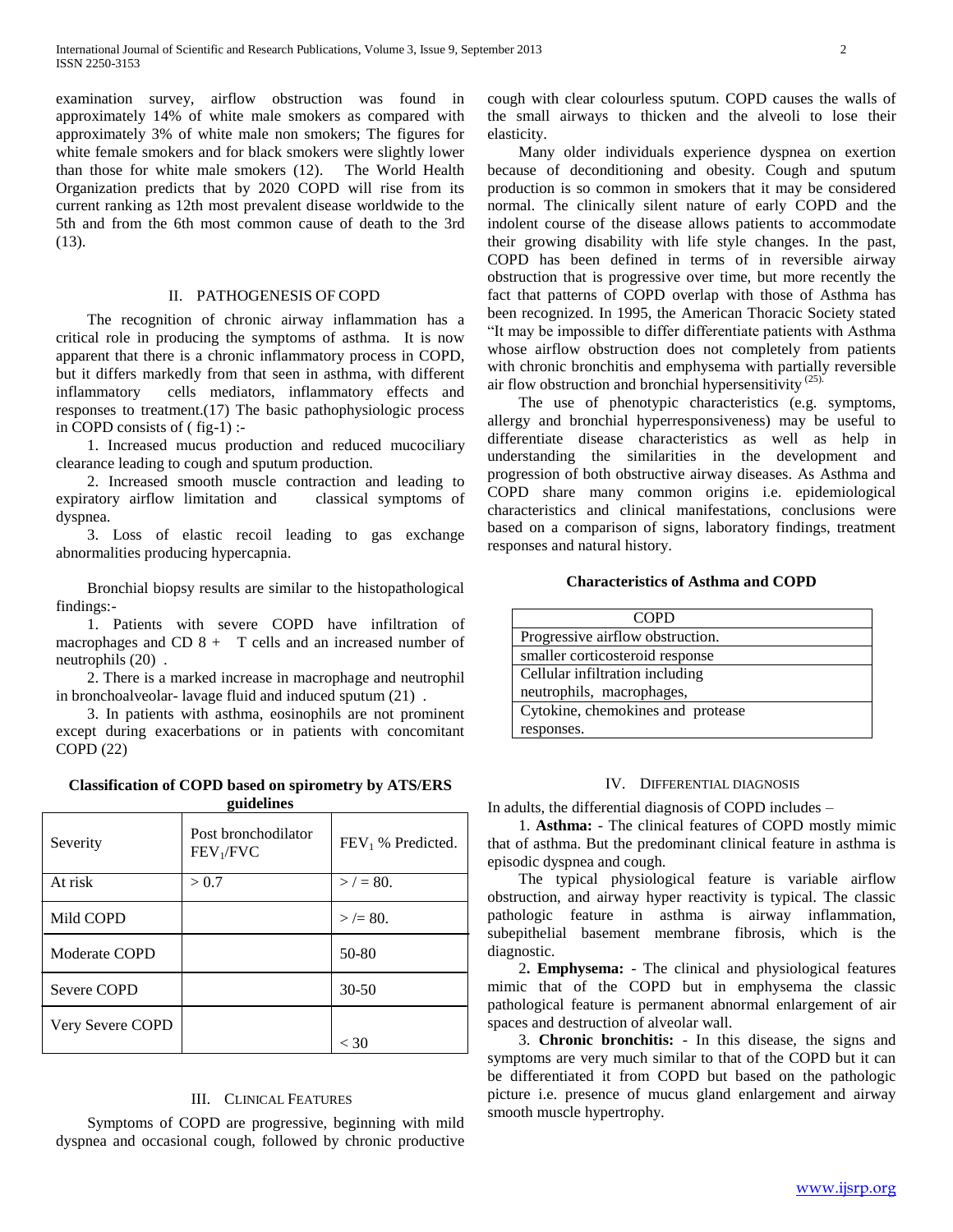**Diagnosis:** - In case of COPD, the majority of cases occur in patient who are smokers  $(27)$ . All current or former smokers should be considered at increased risk for COPD. Other risk factors which account for fewer cases include Alfa-1 antitrypsin deficiency, airway hyperresponsiveness<sup>(28)</sup> and indoor air pollution. Since symptoms may not occur until lung function is substantially reduced, early detection is enhanced by spirometric evaluation of  $FEV<sub>1</sub>$  and forced vital capacity (FVC). Guidelines from Global initiative for chronic obstructive Lung Disease (GOLD) state that the airflow limitation in COPD is characterized by an  $FEV_1$  value that is less than 80% of the predicted normal value and  $FEV_1$ :FVC ratio of less than 0.70<sup>(29).</sup> There is responsiveness to be a bronchodilator in 23 to 42 percent of patients with COPD, depending on criteria used. Furthermore, data from the Lung Health Study indicate that 59 percent of men and 85 percent of woman with moderate disease (mean  $(\pm SD)$  FEV<sub>1</sub>: FVC ratio, 0.630 $\pm$ 055 percent) have airway hyperresponsiveness.

 Thus, although guideline-based spirometric criteria are useful starting points, differentiation of COPD from asthma requires careful integration of epidemiologic risk factors (including the patient's age, smoking status and family history), clinical status (including both the indolent and progressive nature of symptoms) and a knowledge of the distribution and potential overlap of physiological disturbances.

 **Treatment: -**The major goals of COPD therapy include smoking cessation, symptoms relief, improvement in physiological function and limitation of complications, such as abnormal gas exchange and exacerbation of the disease. An integrated approach to treatment combines health care I. Anti IgE monoclonal antibodies: Omalizumab. maintenance and use of drug and supplemental therapy is a step II. Calcium channel blockers: nifedipine, verapamil. wise fashion as the disease progresses .The goals of asthma therapy are to minimise chronic symptoms that impair normal activity, to prevent recurrent exacerbation, to minimise the need for emergency department visits and maintain near normal pulmonary function. Treatment algorithms are based on both the severity of the patient's baseline asthma and the severity of asthma exacerbations. Expert panel report 2 from the NAEPP recommends a stepwise approach to therapy. Therapy should be initiated early at a higher intensity level than anticipated for chronic therapy. Pharmacotherapy can then be cautiously stepped down once asthma control is achieved and sustained. This allows for identification of the minimum medication necessary to maintain long-term control.

The measure of Health care maintenance in COPD consists of:-

 (1). **Regular Assessment of Lung function:-** The spirometry may be performed in all patients at risk to detect asymptomatic airflow limitation. In patients with established disease spirometry should be performed at least annually and more frequently if needed, to assess clinical status or the response to therapy.

 (2**). Smoking Cessation**:-Abstinence from smoking (Drug bupropion, a noradrenergic antidepressant used for smoking cessation) results in a sustained 50% reduction in the rate of lung function decline in patients with COPD and smoking cessation is the only intervention known to be effective in modifying the disease. Nicotine-replacement therapy (by gums, transdermal patch or inhaler) provides help to patients in quitting smoking.

 (3). **Vaccination:-**Although there is little evidence of a direct benefit of vaccination in patients with COPD, but the pneumococcal vaccination and annual influenza vaccination be offered to all patients in an attempt to reduce both diseasespecific mortality and mortality from all causes $(30)$ . Drugs used in the treatment of COPD, as well bronchial asthma can be classified as bronchodilators and anti-inflammatory drugs.

#### (1). **Bronchodilators**:-

(A). Beta<sub>2</sub> adrenergic receptor agonists-

 I. Short activity: Salbutamol, terbutaline, adrenaline, ephedrine.

II Long activity: Salmeterol, formoterol.

(B). Phosphodiesterase inhibitors: Theophylline,Aminophylline. (C).Anticholinergics: Ipratropium bromide, Tiotropium bromide.

# **(2). Anti-inflammatory drugs:-**

- (A). Glucocorticoids:
	- I. Systemic: Prednisolone.
	- **II.** Inhalation: Beclomethasone dipropionate, Budesonide, Flunisolide, fluticasone propionate.

**(3) Leukotriene [LT] modifiers:-**

- I. LT synthesis inhibitors- zileuton
- II. LT receptor antagonists: Montelukast, Zafirlukast
- III. Mast cell stabilizers: Sodium cromoglycate nedocromil.

#### **(4) Other drugs that are under clinical trials:-**

 The medication can be administered orally or by inhalation. An inhalation method offers the advantage of delivery of high concentration of medication directly to the target organ. This results in a more rapid onset of pulmonary effects as well as fewer systemic effects compared with oral administration of the same dose. Various inhalation delivery systems are:-

- 1. Metered dose inhalers.
- 2. Dry powder inhaler.
- 3. Nebulizers.

COPD and Asthma medication can also be classified as: I. Quick-Relief medication.

II. Long term control medication.

 **Quick-Relief Medication:-** Short acting bronchodilators and systemic corticosteroids especially for Asthma comprise this group.

- 1. **Beta-adrenergic agonists**: Short acting Beta<sub>2</sub> selective adrenergic agonist includes salbutamol, terbutaline, bitolterol and pibuterol.
- 2. **Anticholinergics:** These drugs reverse vagally mediated bronchospasm but not allergen or exercise induced bronchospasm. Tiotropium bromide, a quaternary derivative.

It may be useful adjunct to inhaled short acting  $B_2$  agonist. Dose - 18mcg once daily.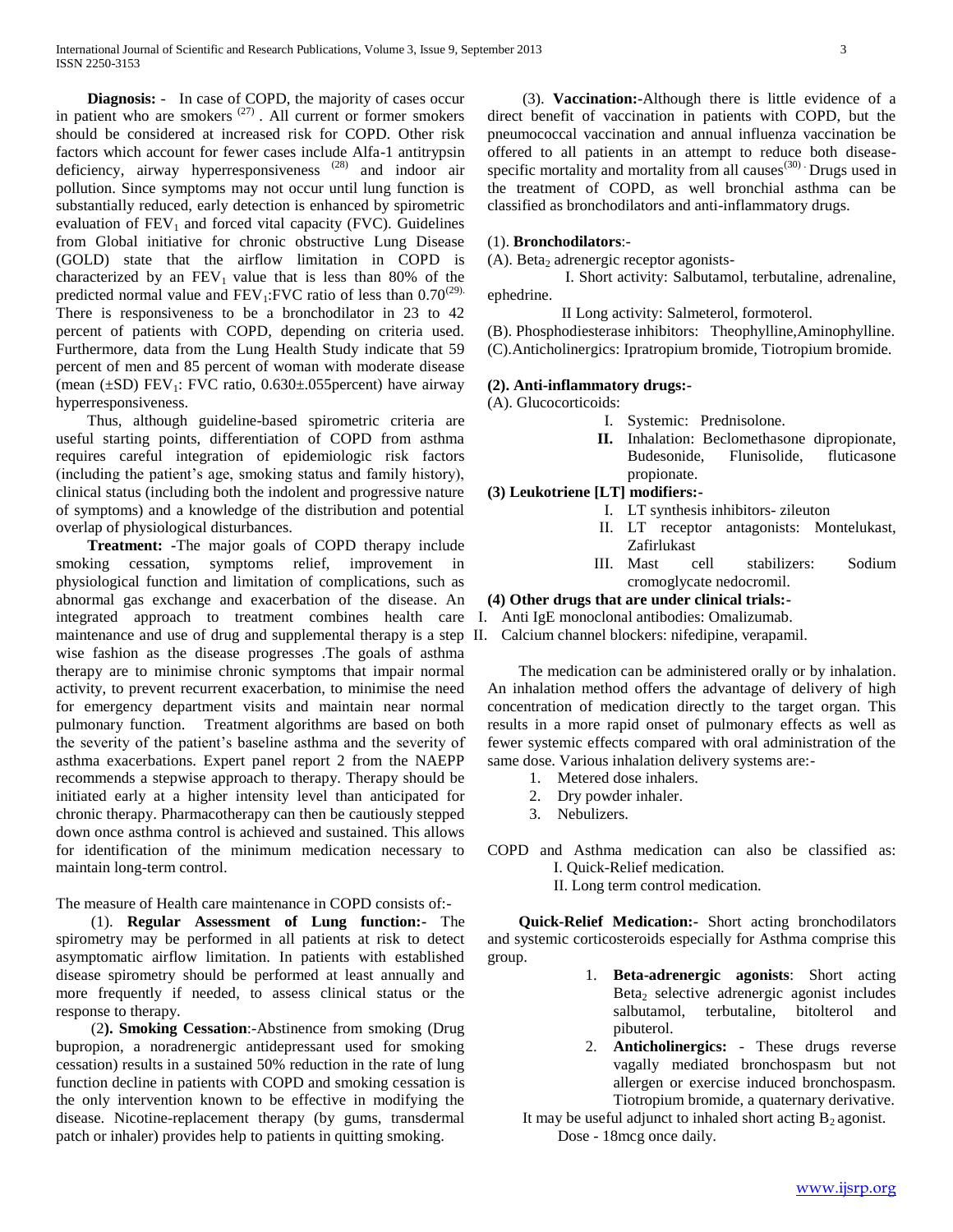(3). **Phosphodiesterase inhibitors:**-Theophylline, a methyl xanthine is a commonly used drug for both COPD as well as bronchial asthma. It is not recommended for therapy of exacerbations.

 Theophylline inhibits phosphodiesterase enzymes which catalyze the breakdown of cAMP and cGMP to 5'AMP and 5'GMP respectively. This will lead to accumulation of cAMP and cGMP causing relaxation of bronchial smooth muscles. Theophylline is a competitive antagonist at adenosine receptors. Adenosine causes bronchoconstriction and potentiates immunologically induced mediator release from lung mast cells. Inhibition of action of adenosine explains the mechanism of action of theophylline.

Dose- 12-16mg/kg/day.

 (4). **Systemic Corticosteroids:** - These are less effective in case of COPD but these are effective in primary treatment for patients with moderate to severe exacerbations of asthma and for patients who fail to respond promptly and completely to inhaled to  $B_2$  agonist therapy. Prednisolone is given at a dose of 40-60 mg/day as single dose or in two divided doses for 3-10 days. Severe exacerbations requiring hospitalization typically require 1mg/kg of prednisolone every 6-12 hrs for 48 hrs or until the  $FEV<sub>1</sub>$  returns to 50% of predicted.

### **Long term Control Medication:-**

1. **Beta-adrenergic agonists:** - Long acting B<sub>2</sub> agonists like salmeterol are indicated for long term prevention of COPD symptoms and nocturnal symptoms and for prevention of allergen or exercise induced bronchospasm. They are used as adjuvant in inhaled corticosteroids.

Dose- 50mcg /twice daily.

2. **Mast cell-stabilizing agents:** - These are mainly used in case of asthma. Cromolyn sodium and Nedocromil prevent symptoms and improve airway function in patients with COPD and exercise induced asthma.

 They act by inhibiting degranulation of mast cells, there by preventing release of chemical mediators of anaphylaxis.

 (3**). Leukotriene Modifier:** - Leukotrienes are biochemical mediators that contribute to airway obstruction. Montelukast and zafirlukast are crysteinyl leukotrienes receptor antagonists. Zileuton is 5-lipooxygenase inhibitor that decreases leukotrienes production.

 These drugs can be considered as alternatives to low dose inhaled corticosteroids in the long term control of both the COPD as well as asthma.

Dose- tablet- Montelukast -10 mg daily in the evening.

(4). **Protease inhibitors**: - Neutrophil elastase inhibitors.

 Alpha-1 antitrypsin- purified, by human recombinant gene transfer.

These are mainly used in advance treatment of COPD.

 (5). **Corticosteroids**: - These are the most potent and consistently effective anti-inflammatory agents currently available. They reduce both acute and chronic inflammation, resulting in improvement in airflow decreased airflow hyperresponsiveness, fewer asthma symptoms exacerbations and less airway remodeling. Inhaled corticosteroids are preferred for the long term control and are first line drugs for the patients of asthma eg Budesonide, Fluticasone.

 (6). **Antibiotics:** - Acute exacerbations of COPD are commonly assumed to be bacterial infection, since they may be associated with increased volume and purulent of the sputum. A meta-analysis of controlled trial of antibiotic in COPD showed a statistically significant but small benefit of antibiotics in terms of clinical outcome and lung function <sup>31</sup>.

 (7). **Oxygen: -** Long term oxygen therapy was justified by two large trials that showed reduced mortality and improvement in quality of life in patients with severe COPD and chronic hypoxemia. (Partial pressure of arterial oxygen  $<$  55 mmHg)<sup>(32)</sup>. It is also effective treatment for asthma patients.

#### V. DRUG REVIEW

 A major advance in COPD therapy was the development of Tiotropium bromide that could be delivered to the lungs via inhalation. This drug is also effective for the patients of asthma. This allowed for the targeting of the drug directly to the relevant site of inflammation. The therapeutic index of the drugs has been gently enhanced by substantially diminishing the number and degree of side effects without sacrificing clinical efficacy.

#### VI. TIOTROPIUM BROMIDE

 Tiotropium bromide is long acting, specific, muscarinic receptor antagonist, in clinical medicine often called an anticholinergic. By binding to the muscarinic receptors in the bronchial smooth musculature, Tiotropium bromide inhibits the cholinergic effects of acetylcholine, released from parasympathetic nerve endings. The long duration is probably due to the very slow dissociation from the  $M_3$  receptor, exhibiting a significantly longer dissociation half life than ipratropium.

It is chemically described as 1(alpha),2(beta),4(beta),5(alpha)& 7(beta),7[c-hydroxyde-2 thienylacetyl)oxy]-9,9-dimethyl-3-oxa-9-azoniatricyclo(3.3.1.0<sup>(2,</sup> 4) ) Nonane bromide monohydrate.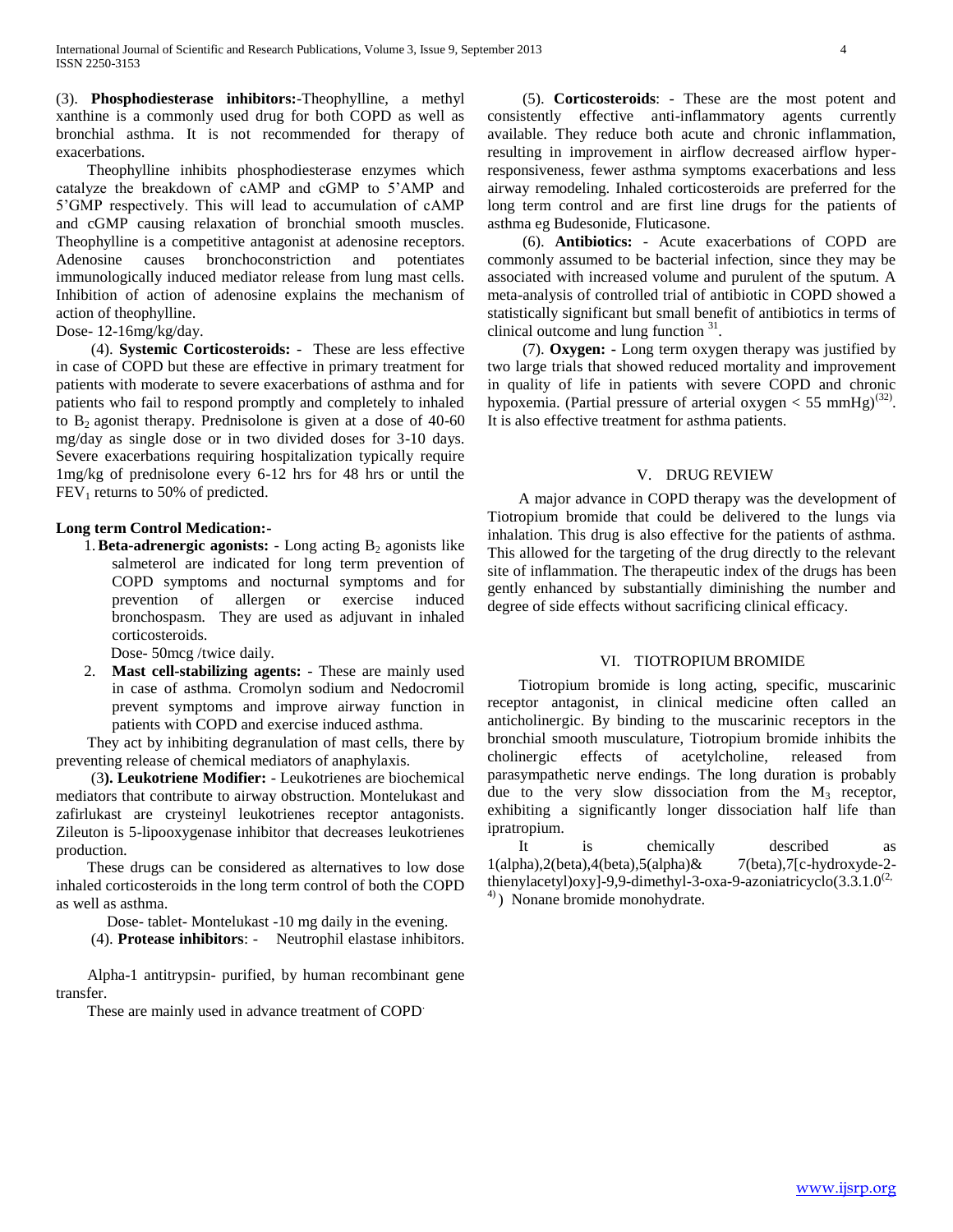

## **Chemical structure of Tiotropium bromide**

 It is a synthetic, non-chiral, quaternary ammonium **(Fig-3)**compound. Tiotropium bromide is a white or yellowish white powder. It is sparingly soluble in water and soluble in methanol. (Fig-3)

 Tiotropium bromide (monohydrate) has a molecular mass of 490.4 and a molecular formula of  $C_{19}$   $H_{22}$   $NO_4$   $S_2$  **Br**  $H_2O$ .

 As Tiotropium bromide is quaternary ammonium compound with a charge at the 5-valent nitrogen atom that renders it water and lipid insoluble, and consequently this drug has much lower systemic absorption .Thus, this synthetic compound has much less potential for causing side effects, even at levels much higher than recommended doses.

#### VII. HISTORICAL ASPECTS

 The medicinal properties of naturally occurring anticholinergic agents such as atropine, found in many plants in the tropics and temperate climates, have been recognized for centuries. There are reports from India dating from the  $17<sup>th</sup>$ century that describe the use of **Datura stramonium** leaves for the treatment of asthma from the  $17<sup>th</sup>$  century. This plant arrived in Europe by the 19<sup>th</sup> century via British colonialists and was used to treat a wide assortment of breathing disorders, the anticholinergic agents, such as atropine and scopolamine, are readily absorbed from the respiratory and GI tracts and have significant side effects newer synthesized agents, such as ipratropium bromide, oxitropium bromide and tiotropium bromide have similar but modified chemical structures compared with naturally occurring anticholinergics. The drugs have significantly reduced systemic absorption and consequently, reduced side effects. Thus they are used broadly in the treatment of airway diseases, particularly COPD, as we understand the importance of the parasympathetic pathway's role in controlling airway tone. The most recent advance has been the introduction of the long-acting antimuscarinic, Tiotropium, developed by

Boehringer Ingelheim, which included bronchodilatation lasting for several days. (Hansel & Barners, 2002).

#### **Pharmacokinetics:-**

 Tiotropium is administered by dry powder inhalation. In common with other inhaled drugs, the majority of the delivered dose is deposited in gastrointestinal tract and to a lesser extent, in the lung, the intended organ. Tiotropium causes a relatively slower improvement in  $FEV<sub>1</sub>$ but reaches a peak between 1 and 3 h and is sustained for >24 h owing to its very long dissociation half-life of >34 hr.

 **(1). Absorption:** - Following dry powder inhalation by young healthy volunteers, the absolute bioavailability of 19.5%. It is expected from the chemical structure of the compound (quarternary ammonium compound) that Tiotropium is poorly absorbed from GI tract. Food does interfere with the absorption of the Tiotropium.

 Maximum Tiotropium plasma concentrations were observed 5 min after inhalation.

 **(2). Distribution**:- Tiotropium shows a volume of distribution of 32 L/kg indicating that the drug binds extensively to tissue. The drug is bound by 72 % to plasma proteins. At steady state, peak plasma levels in COPD patients were 17-19 pg/ml when measured 5min after dry powder inhalation of an 18mcg dose and decreased rapidly in multicompartmental manner. Steady state trough plasma concentration was 3-4 pg/ml. Studies in rats have shown that Tiotropium does not readily penetrate the blood-brain barrier.

 **(3). Biotransformation**: - The extent of this is appears to be small. This is evident from a urinary excretion of 74% of unchanged substance after an intravenous dose to young healthy volunteers. Tiotropium an ester is non-enzymatically cleaved to the alcohol N-methylscopine and dithienylglycolic acid, neither of which bind to muscarinic receptors. In vitro experiments with human liver microsomes and human hepatocytes suggests that a fraction of the administered dose (74% of an intravenous dose is excreted unchanged in the urine, leaving 25% for metabolism) is metabolized by cytochrome P450-dependent oxidation and subsequent glutathione conjugation to a variety of phase-II metabolites. This enzyme pathway can be inhibited by  $CYP_{450}$  $2D_6$  and  $3A_4$  inhibitors such as quinidine and ketoconazole.

Thus  $CYP_{450}$  2D6 and 3A<sub>4</sub> are involved in the metabolic pathway that is responsible for the elimination of a small part of administered dose.

 **(4). Elimination**: - The terminal elimination half life of Tiotropium is between 5 and 6 days following inhalation. Total clearance was 880 ml/min after an intravenous dose in young healthy volunteers with an inter-individuals variability of 22%. IV administered Tiotropium is mainly excreted unchanged in urine (74%).

 After dry powder inhalation, urinary excretion is 14% of the dose, the remainder being mainly non-absorbed drug in the gut which is eliminated via faeces. The renal clearance of Tiotropium exceeds the creatinine clearance, indicating active secretion into the urine. After chronic once daily inhalation by COPD patients pharmacokinetic steady state was reached after 2-3 weeks with no accumulation thereafter.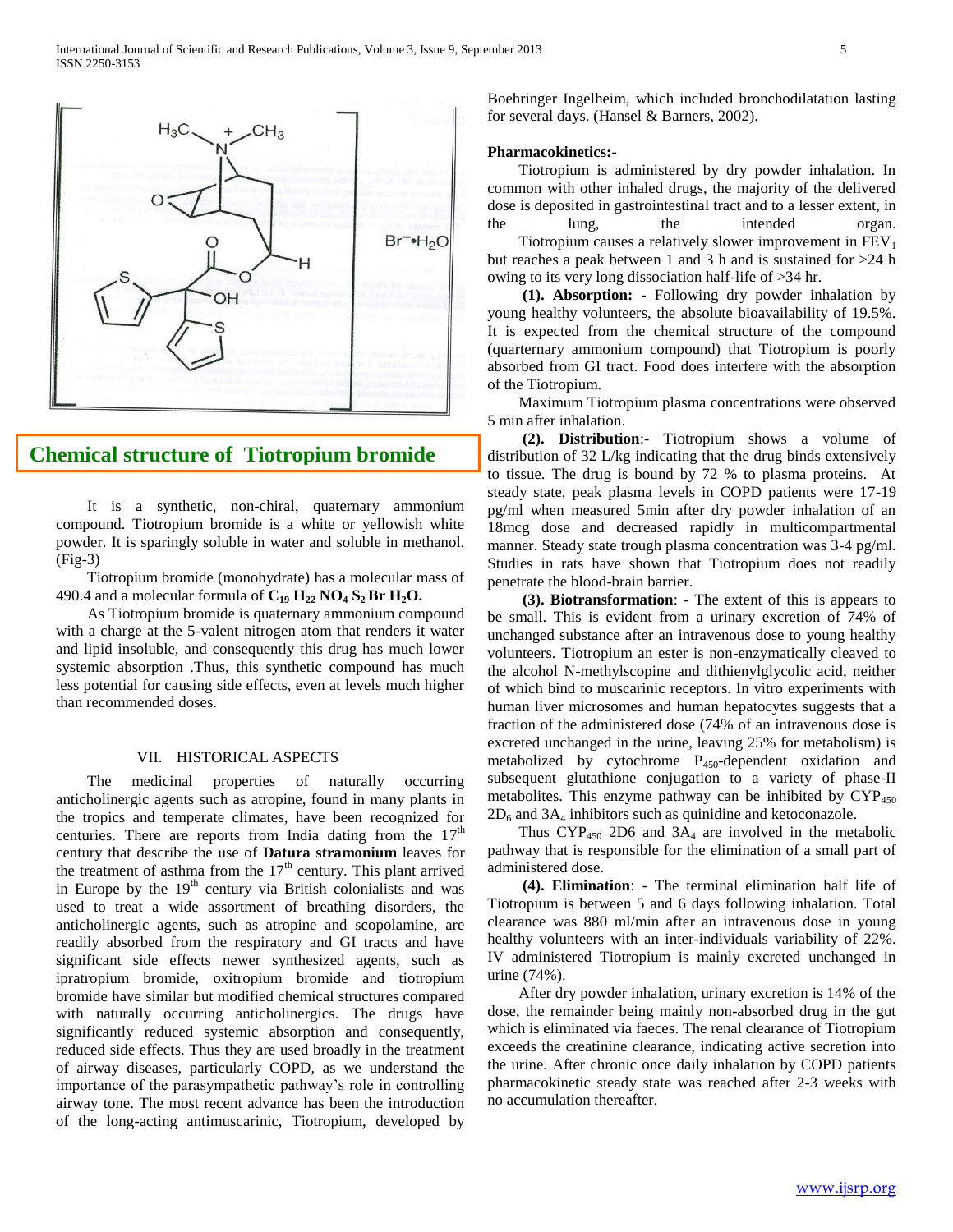#### **Mechanism of Action**

 Tiotropium is a long acting anticholinergic agent. It has similar affinity to the subtypes of muscarinic receptors  $M_1$  to  $M_5$ . In the airways, it exhibits pharmacological effects through inhibition of  $M_3$  receptors at the smooth muscle leading to bromchodilation.

 The competitive and reversible nature of antagonism was shown with human and animal origin receptors and isolated organ preparations. In pre-clinical in vitro as well as in vivo studies prevention of methacholine induced bronchoconstriction effects were dose dependent and lasted longer than 24 hrs. The bronchodilation following inhalation of Tiotropium is predominantly a site-specific effect. The submucosa of human airways both upper and lower contain afferent irritant receptors and nociceptive C fibers that can be triggered to fire by a wide assortment of stimuli including many irritant gases i.e. cigarette smoke aerosols particles, cold dry air, mechanical irritation and various specific mediators. Once stimulated the C fibers transfer the impulse through vagal afferents up to vagal nuclei in the brainstem and then down through vagal efferents to the larger airways that receive vagal innervation(Fig-3)Parasympathetic cholinergic efferents supply most of the autonomic innervation to the human airways. They synapse in peribronchial ganglia with short postganglionic nerves that have muscarinic-1  $(M_1)$ receptors. These neurons in turn release acetylcholine that stimulates muscarinic-3  $(M_3)$  receptors found on smooth muscle and submucosal glands. This leads to bronchoconstriction and mucus gland secretion and increased ciliary beat frequency. This reflex are likely contributes to bronchospastic events that both asthmatic and COPD patients experience when exposed to various environmental triggers. Muscarinic-2  $(M<sub>2</sub>)$  receptors are located on the distal terminus of the short postganglionic fibers and have an autoreceptor function of feedback inhibition to shut down acetylcholine release from post ganglionic fibers. These receptors play an important role in down regulating the release of acetylcholine in the synapses with  $M_3$  receptors on smooth muscle and consequently limit the amount of bronchoconstriction. There is also evidence to suggest that basal cholinergic tone is increased in asthma and COPD leading to tonic relative bronchoconstriction that contributes to the chronic persistent airflow limitation found in these disorders.

 Anticholinergic agents compete with acetylcholine for these various muscarinic receptors and block bronchoconstriction and mucous gland secretion. Because cholinergic stimulation is only one of many contributing factors leading to bronchoconstriction, anticholinergics can only partially reverse the airflow obstruction of COPD and asthma. Furthermore, as outlined above, anticholinergic blockade of the  $M_2$  receptors may actually promote further bronchoconstriction because of their feedback inhibition role. Unfortunately, most anticholinergic agents have no selectivity when it comes to stimulating  $M_1$ ,  $M_2$ , or  $M_3$ receptors. Tiotropium, a congener of ipratropium bromide, has been reported to bind avidly to  $M_1$  and  $M_3$  receptors while dissociating rapidly from  $M_2$  receptors, thus having a relative selectivity that promotes bronchodilation. The anticholinergic agents can partially reverse the bronchoconstriction that occurs in asthma and COPD, but they have no or minimal known effect on leukotrienes and other components or mechanisms of airway inflammation. For these reasons, their greatest role and indication has been as a primary bronchodilator in the treatment of COPD. Moreover, from the above discussion it is evident that there are reasonable grounds to consider that anticholinergic agents may have some role complementary to β-agonists in the treatment of atleast a subset of patients with asthma and COPD.

Dose and Administration:-

- 18 mcg /once daily in the morning by inhalation with Rotahaler device.
- The recommended dose should not be exceeded.
- Tiotropium bromide rotacaps must not be swallowed.

 **Drug interactions:-** Although no formal drug interaction studies have been performed, Tiotropium bromide inhalation powder has been used concomitantly with other drugs without adverse drug reactions. These include sympathomimetic bronchodilators, methylaxanthines, oral and inhaled steroids commonly used in the treatment of COPD.

 Only one study of interaction with Tiotropium with cimetidine 400 mg three times daily or ranitidine 300mg once daily was conducted, which showed no clinically significant interactions occurred between Tiotropium and cimetidine or ranitidine.

 **Contraindications: -** Tiotropium bromide inhalation powder is contraindicated in patients with hypersensitivity to Tiotropium bromide, atropine or its derivatives eg ipratropium or oxitropium or to the excipient lactose monohydrate.

 **Adverse Reactions:** - Several organ system and functions are under control of the parasympathetic nervous system and thus can be affected by anticholinergic agents. Possible adverse effects attributable to systemic anticholinergic effects includedry mouth, dry throat, increased heart rate, blurred vision, glaucoma, urinary retention and constipation. In addition, local upper airway irritant phenomena were observed in patients receiving Tiotropium bromide. An increased incidence of dry mouth and constipation may occur with increasing age. The most common anticholinergic adverse reaction reported by COPD patients was dry mouth, which was mild in the majority of cases.

 **Warnings and precautions:-** Tiotropium bromide should not be used for the initial treatment of acute episodes of bronchoconstriction i.e. rescue therapy. As with other anticholinergic drugs, Tiotropium bromide should be used with caution in patients with narrow-angle glaucoma, prostatic hyperplasia, bladder- neck obstruction. Inhaled medicines may cause inhalation induced bronchospasm. The drug should be used cautiously in renal and hepatic failure patients. Patients should avoid getting the drug powder into their eyes. They should be advised that this may result in precipitation a worsening of narrow angle glaucoma, eye pain or discomfort, temporary blurring of vision, visual haloes or colored images in association with red eyes from conjunctival or corneal congestion. Even though no clinical studies were available about the effect in pregnant and lactating mothers, but the animal studies have shown reproductive toxicity associated with maternal toxicity. Therefore Tiotropium bromide should not be used in pregnant or nursing women. Tiotropium bromide should not be used for cardiac or susceptible patient as it may produce supraventricular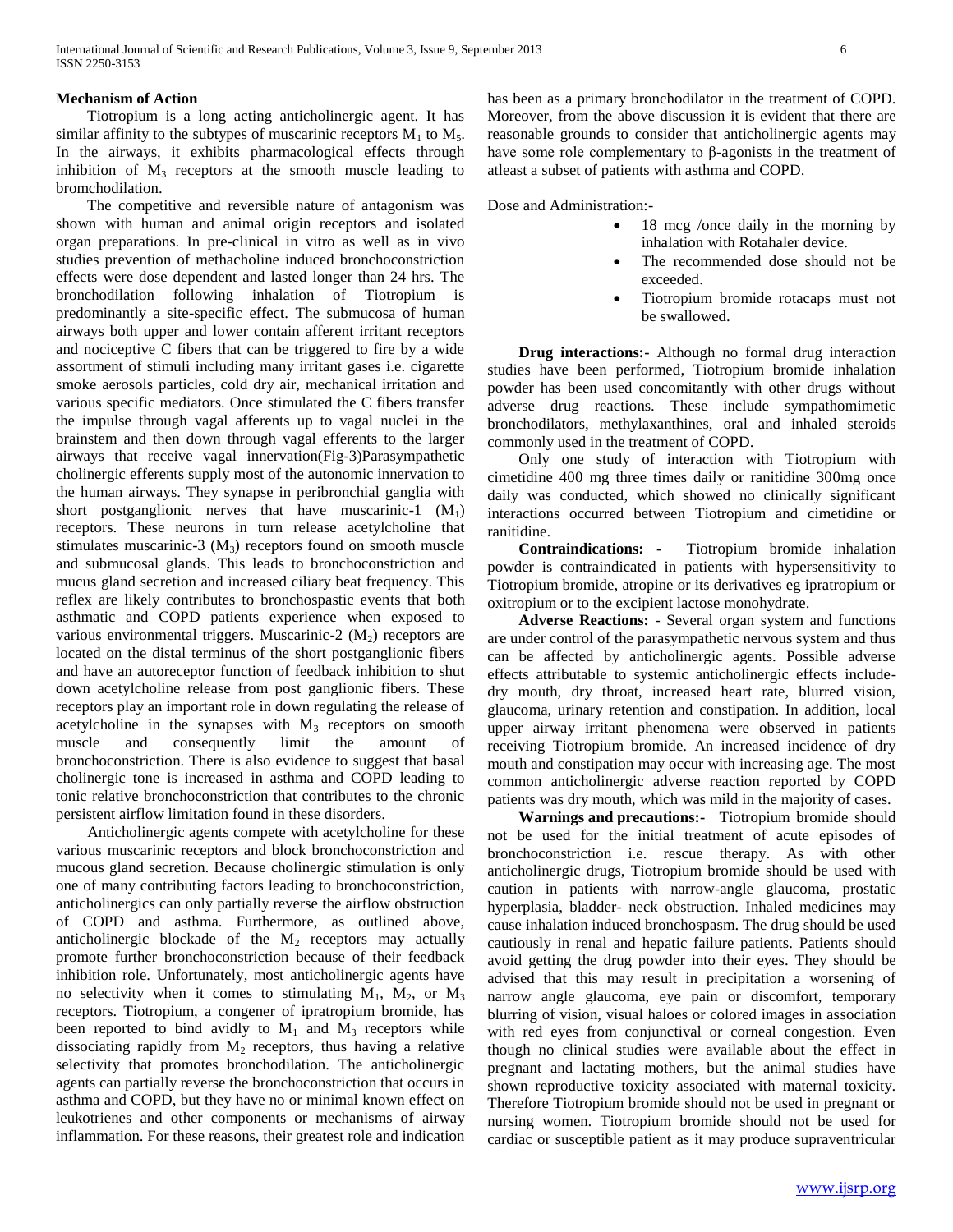tachycardia and atrial fibrillation as cases were reported in coronary artery disease patients.

 **Over dose**:-High doses of Tiotropium bromide may lead to anticholingergic signs and symptoms. However, there were no systemic anticholinergic adverse effects following a single inhaled dose of up to 340 mcg Tiotropium bromide in healthy volunteers. Additionally, no relevant adverse effects beyond dry mouth were observed following 7-days dosing of up to 170 mcg of Tiotropium bromide in healthy volunteers. Acute intoxication by inadvertent oral ingestion of Tiotropium bromide capsule is unlikely due to low oral bioavailability.

#### **Salbutamol**

 It is a selective beta2 adrenergic receptor agonist. It is chemically alpha-1-[(tert-butylamino) methyl-] -4- hydroxyl –mxylene- alpha -alpha-diol. Its empirical formula is **C<sup>13</sup> H<sup>21</sup> NO3**. It is a white crystalline powder sparingly soluble is water and freely soluble in ethanol. (Fig 5) chemical structure:-





**Mechanism of Action:** Stimulation of beta<sub>2</sub> adrenoceptors in bronchial smooth muscle causes relaxation. These receptors are G protein coupled receptors. They bind to Gs protein and stimulate adenylyl cyclase there by causing accumulation of cAMP. cAMP causes activation of protein kinase-A. Protein kinase-A phosphorylates myosin Light chain kinase there by inactivating it. This lowers intra-cellular calcium concentration resulting in relaxation of smooth muscle.

 **Pharmacokinetics:-** Salbutamol can be given orally, parenterally and also by inhalation. It is readily absorbed from gastro-intestinal tract. Following inhalation, the onset of action is within 5 to 15 minutes and lasts for about 3 to 6 hours. Following administration by mouth the onset of action is within 30 minutes with peak effect between 2 to 3 hours after the dose and duration of action is 8 hours. It is resistant to inactivation by catechol-omethyl transferase. It is metabolized in the liver, mainly by conjugation to the inactive salbutamol-4-0-sulphate. Its plasma half life is 2.7 to 5 hrs after oral administration. It is 3.8 hours after inhalation. 72 % of the unchanged drug and metabolite are excreted in the urine within the first 24 hrs.

Dose: - Inhalation – 100 mcg 4 times daily.

Oral - 2 mg , 3 times daily.

 **Adverse Effects:-** Salbutamol may cause fine tremors of skeletal muscle (particularly the hands), palpitations, tachycardia, nervousness, headaches, peripheral vasodilatation. Hypersensitivity reaction including paradoxical bronchospasm, angioedema, urticaria. Hypotension can occur rarely. Hypokalaemia has been reported with high doses. Inhalation causes fewer side effects than systemic administration.

 **Drug Interaction:-** Concomitant administration of high doses of salbutamol with corticosteroid, diuretics, or xanthine increases the risk of hypokalaemia. When given intravenously it has been reported to enhance the neuromuscular blockade produced by pancuronium and by vecuronium. No drug interactions are noted with inhalation form.

#### VIII. MATERIALS AND METHODS

 The present clinical study was conducted in patients with stable as well as exacerbated COPD in Andhra Pradesh Government General and chest Hospital from May 2005 to Feb 2006.

 A total of 120 patients, out of which 50 patients with mild to moderate COPD, 50 Bronchial asthma patients and another 20 patients each 10 with placebo study.

 They were diagnosed based on the clinical findings and pulmonary function tests. The study was conducted for a period of 14 weeks.

#### **Study Design:-**

 This is an open label, randomized, parallel group study. The total number of patients in both COPD and Bronchial Asthma categories were randomized into 3 groups; had 50 patients bronchial asthma, 50 patients of COPD and 20 patients each disease with placebo.

Group I received - 50 patients of COPD.

Treated with 18mcg of Tiotropium. (2puffs/day)

Group II received 50 patients of Bronchial Asthma.

 Treated with 18mcg of Tiotropium inhaler.(2puffs/day) Group III – Group-IIIA, 10 patients of COPD and Group-III B,10 Bronchial asthma patients

> Both groups received, Inhalation with placebo 2 puffs / day , everyday morning

#### **Inclusion Criteria for COPD Patients:-**

- 1. Patients in the age group of 40 to 70 of either sex.
- 2. Patients with the history of cough, productive sputum and SOB.
- 3. Patients with the history of smoking, 10 packs / year or more,  $FEV_1$  of 65 % or less of predict for age.
- 4. Patients must be willing to give written informed consent and able to adhere to dose and visit schedule.
- 5. Patients who are stable on inhaled corticosteroids are allowed to be enrolled and to remain on the treatment throughout the study.

## **Exclusion Criteria for COPD**

Patients with the following criteria were excluded from the study:-

- 1. Patients in the age group of less than 12 and more than 80 years of either sex.
- 2. Pregnant or lactating woman.
- 3. Subjects quit smoking less than 3 months prior to the screening visit.
- 4. Patients have clinically significant lung disease other than COPD and Bronchial Asthma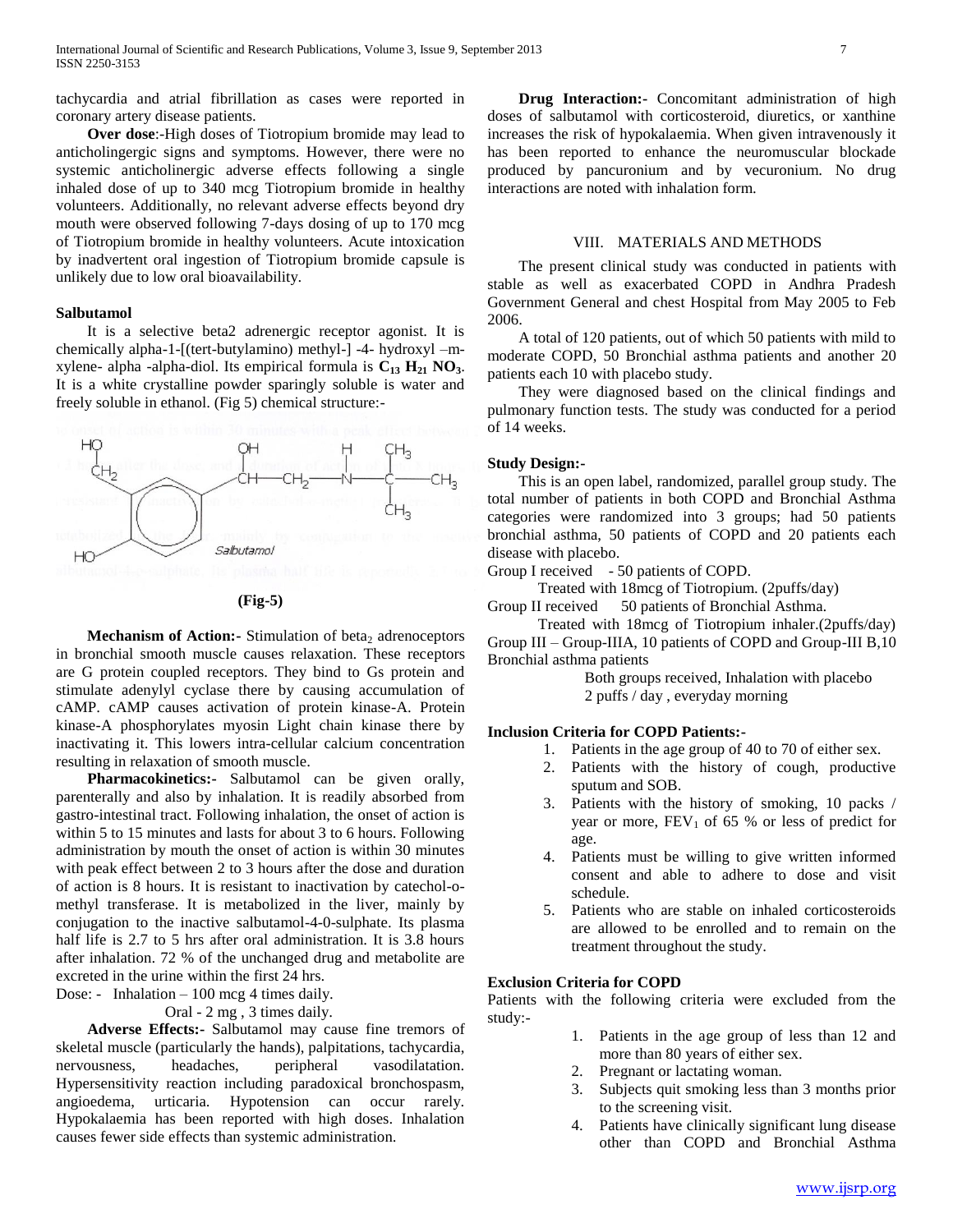eg.Bronchectasis, acidosis, pulmonary fibrosis, tuberculosis etc.

- 5. Patients use oxygen  $> 2$  liters per min for  $> 2$ hrs / day.
- 6. Subjects have had cancer diagnosed or treated within the 5 years.
- 7. Patients require chronic or prophylactic treatment with antibiotics.
- 8. Subjects with significant renal, hepatic, cardiovascular (including corpulmonale), metabolic neurologic, hematologic, gastrointestinal, cerebrovascular or other significant medical illness or disorder which, in the judgment of the investigator, may interfere with the study or require treatment which may effect the evaluation of efficacy and safety of the drug study.
- 9. Patients with chronic narrow angle glaucoma.
- 10. Patients with symptomatic prostatic hyperplasia or bladder-neck obstruction.
- 11. Subjects have clinically significant abnormalities on chest x-ray.(Other than evidence of COPD / Br. Asthma) at the screening visit or within the previous year.
- 12. Patients with H/O Allergic rhinitis, myocardial infarction, increased total blood eosinophile count in COPD group patients.

#### **Examination:-**

Particulars of the patient like Name, age, address, occupation, and out patient number were\_taken

#### **History:-**

.

Detailed history was taken with special attention to the following points:-

- Cough; Expectoration; Haemoptysis; Breathlessness, wheezing; Nocturnal Awakening; Chest pain.
- $\triangleright$  Personal history History of smoking, drinking.
- Allergy History Food, house dust, traffic dust, perfumes, soaps, powders, hair dye and other.

#### **Past History:-**

- I. History as similar complains in the past.
- II. History of chronic bronchitis, pulmonary T.B., tropical pulmonary eosinophilia.
- III. Diabetis mellitus, Hypertension, Chronic renal failure.
- IV. Malignancy.
	- Family history: History of bronchial Asthma /COPD among 1<sup>st</sup> degree Relatives.
	- $\triangleright$  Treatment history :-

(a). History of bronchodilator therapy , H / O Hospitalization. (b). Corticosteroid therapy.

 After the history was taken, a detailed clinical examination was done.

#### **Investigations:-**

The following investigations were done:-

- 1) Blood Examination:-
- (a) Haemoglobin
- (b) Total count
- (c) Differential count
	- (d) Absolute eosinophiles count
- (e) Erythrocyte sedimentation Rate
- (f ) Peripheral smear
- (g) Random Blood Sugar
- (h) Serum Creatinine

2) Sputum Examination:-

- a) Eosinophilic Count.
- b) A.F.B.
- 3) Electrocardiography.
- 4) Chest x-ray PA view.
- 5) Pulmonary function test.

(Baseline, after drug administration, 5 times in the  $1<sup>st</sup>$  day,  $3<sup>rd</sup>$ day,  $7<sup>th</sup>$  day and every  $2<sup>nd</sup>$  week up to three and half months).

 Blood examination, Sputum examination, chest x-ray, ECG were done to exclude other Conditions,

A written informed consent was obtained from the patient.

 Patient was given study number and included in one of the group:-

Group I: - COPD patients-(50 cases). Drug - Tiotropium bromide inhalation. Dose - 18 mcg, once daily. Duration - 14 weeks.

Group. II: - Br. Asthma Patients. (50 cases).

 Drug - Tiotropium bromide inhalation. Dose – 18 mcg. Once daily. Duration – 14 weeks.

GroupIII:- GpIIIA : COPD patients treated with placebo, GpIIIB: Bronchial asthma patients treated with placebo . Either cases (10 each ).

> Drug – Placebo. Dose  $-2$  puffs / day. Duration: - 14 weeks.

 All the patients were advised to take salbutamol inhalation (100-150 mcg) as needed. All the drugs were given as metered dose inhalation. Patients were shown inhalation techniques with spacers. They were advised to rinse their mouth after each inhalation. They were followed up 3 times in the  $1<sup>st</sup>$  week after that every  $2<sup>nd</sup>$  week till a period of 14 weeks. At each visit, they were clinically assessed and PFT was done. Screening was done for the following parameters before and after treatment:-

1) Cough 2) Wheeze 3) Breathlessness 4) Severity of nocturnal symptoms

5) Frequency of use of rescue Medication.

 Score for Cough, Wheeze, Breathlessness and Severity of nocturnal Symptoms<sup>(33)</sup> for Br. Asthma:-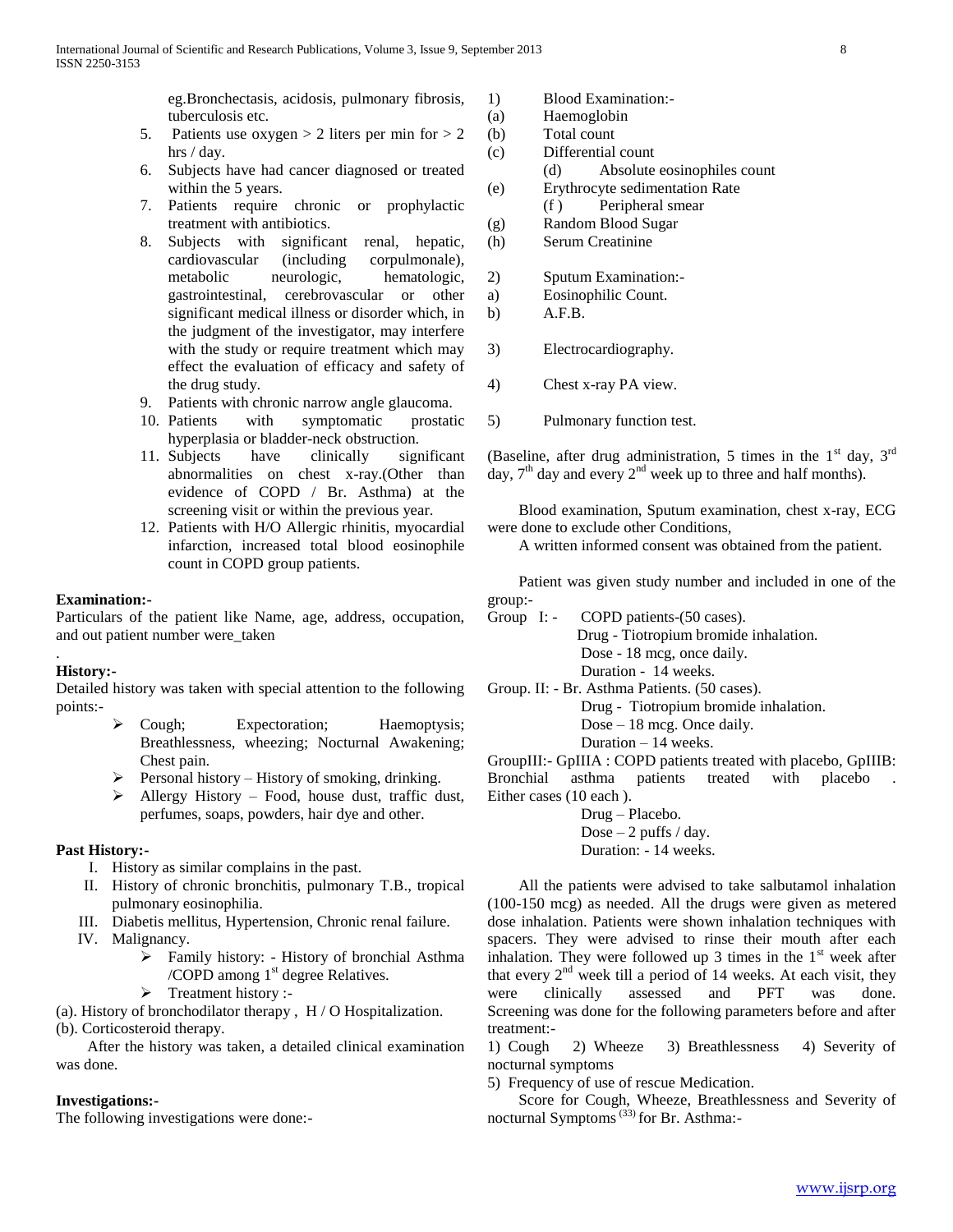O - No Symptoms 1 - Mild 2 - Moderate 3 - Severe

Score for frequency of Use of Rescue Medication<sup>(34)</sup>

$$
O - \langle 2 \text{ purfs} / \text{week.}
$$
\n $1 - \langle 2 \text{ Putfs day.}$ \n $2 - 2 \text{ to 4 Puffs/day.}$ \n $3 - > 4 Puff / day.$ 

 At each visit, patients were assessed for any adverse effects. Hence the diagnosis of COPD can be confirmed with the help of spirometry.

 The differences between COPD and Asthma have an important bearing on treatment:-

 COPD: - Backbone of treatment inhaled bronchodilators. Asthma: - Backbone of treatment inhaled corticosteroids.

#### IX. RESULTS AND CONCLUSION

 The Present study showed Tiotropium was demonstrated to provide superior safety and efficacy relative to placebo in both COPD as well as Br. Asthma group in both clinical assessment score and spirometrically. In the spirometric assessment with Tiotropium in COPD treatment group (n-48), reports showed significant improvement in  $FEV<sub>1</sub>$  i.e. 0.22L, in FVC 0.31L and  $FEV<sub>1</sub>/FVC$  ratio was improved by 96% with respect to the baseline, which is statistically significant (P<0.001). Clinically symptomatic improvement was observed in cough, SOB, wheeze and nocturnal severity of symptoms. Frequency of rescue medication was also decreased by mean change score of  $0.45(78.2%)$  with regard to baseline score  $2.10(P<0.001)$  during the period of 14 weeks. In case of Bronchial asthma treatment group (n-50) reports showed significant improvement in both clinically as well as spirometrically but less effective compared with COPD treatment group.

In spirometric assessment,  $FEV<sub>1</sub>$  is improved by 0.21L, FVC by  $0.31L$  and FEV<sub>1</sub>/FVC ratio improved by  $92.14\%$  with respect to baseline which is statistically significant (P<0.005). Clinically, the mean score reports showed 60-70% improvement when compared to baseline.These reports showed significant improvement with Tiotropium both clinically as well as spirometrically with fewer side effects i.e. mild dry mouth. Many studies are available with Tiotropium in COPD patients, which provides consistent reports of efficacy and safety of this drug but very few studies are available with Tiotropium in Bronchialasthmapatients.

 However, it will be important to perform further comparative studies with large sample in multi centric studies, using Tiotropium in all the stages of Bronchial asthma patients to evaluate the safety and efficacy of the drug and also to document the role of TiotropiuminBronchialasthma.

 In spirometric as well as clinically, placebo in COPD group patients (n-7) and Bronchial asthma group patients (n-10) showed very less improvement, which is statistically not significant. The improvement observed was superior to placebo

2puff/day with MDI. The over all results of our study suggests that Tiotropium in the dose of 18 mcg once daily via dry powder inhaler result in 24 hr bronchodilation as well as consistent and sustained improvement for both the COPD and the Bronchial asthma patients. It is safe and efficacious drug both clinically and spirometrically. Our study showed decrease in symptoms, decrease in rescue medication frequency and also reduce frequency of acute attacks. Patient's compliance was good in all the 3 groups of patients.

#### **REFERENCES**

- [1] Saifakas NM, Vermeire P ,Pride NB, et al. Optimal assessment and management of chronic obstructive pulmonary disease ( COPD ) Eur Respir J 1995; 8: 1398-1420.
- [2] Ferguson GT, Cherniack RM. Management of chronic obstructive pulmonary disease. N. Engl Med 1993; 328:1017-1022.
- [3] Gross NJ. Ipratropium bromide. N. Engl J Med 1988; 319:486-494.
- [4] Witek TJ, Schachler EM. In : Respiratory care Pharmacology and therapeutics. Philadelphia PA : WB Saunders, 1994.
- [5] Chapman KR. The role of anticholinergic bronchodilators in adult asthma and COPD. Lung 1990; 168:295-303.
- [6] World health Organization ( homepage on the Internet ) Bronchial Asthma (update 2000 Jan; cite 2004 Nov 11 ] Available from :- http// www.who.int/ mediacentre/ factsheets/ fs206/en.
- [7] Spiriva Prescribing information. Available at –www.fda.gov or www.spiriva.com.
- [8] O' Connor BJ, Towse LJ, Barnes PJ Prolonged effect of Tiotropium bromide on methacholine-induced bronchoconstriction in Asthma. Am J Respir crit care Med 1996; 154:876-880.
- [9] American thoracic Society. Standards for the diagnosis and care of patients with chronic obstructive pulmonary disease. Am J Respir Crit care. Med 1995; 152:S77-S121.
- [10] Vestbo J, Prescott E, Lange P. association of chronic mucus hypersecretion with FEV1 decline and chronic obstructive pulmonary disease morbidity. Am J Respir crit care Med. 1996; 153:1530-5.
- [11] Anthonisen NR, Conett JE, Murray RP. Smoking and Lung function of Lung Health study participants after 11 yrs. Am J Respir crit care Med. 2002; 166:675-9.
- [12] Centers for Disease control and Prevention. Current estimates from the National Health interview Survey, 1995. Vital and health statistics. Washington, DC: Government printing office, 1996 (DHHS Publication no. (PHS) 96-1527.
- [13] Lopez AD, Murray CC. The global burden of disease, 1990-2020. Nat Med 1998; 4:1241-3.
- [14] Dennis RJ, Maldonade D, Norman S, Baena E, Mortnez G. Wood smoke exposure and risk for obstructive airways disease among woman. Chest 1996; 109:115-9.
- [15] Tashkin DP, Altose MD, Connett JE, Kanner RE, Lee WW, Wise RA. Methacholine reactivity predics changes in lung function over time in smokers with early chronic obstructive pulmonary disease .Am J. Respire crit care Med 1996; 153:1802-11.
- [16] Strachan DP, Seagroatt V, Cook DG, Chest illness in infancy and chronic Respiratory Disease in later life: an analysis by month of birth. Int J Epidemiol 1994; 23:1060-8.
- [17] Barnes PJ. Mechanism in COPD. Differences from asthma. Chest 2000; 117: Suppl:10s-14s.
- [18] Husain AN, kumar V. the Lung In: Kumar V, Abbas AK, Fausto N, editors. Robbins and cotran pathologic Basis of Disease. 7th ed. New Delhi: Elsevier; 2004. 723-27.
- [19] Finkelstein R, Fraser RS, GhezzoH, Cosio MG, Alveolar inflammation and its relation to emphysema in smokers. Am J respire crit care Med 1995; 152:1666-72.
- [20] Di Stefano A, Capelli A, Lusuardi M et al. Severity of airflow limitation is associated with severity of airway inflammation in smokers. Am J. ResPir crit care Med 1998; 158:1277-85.